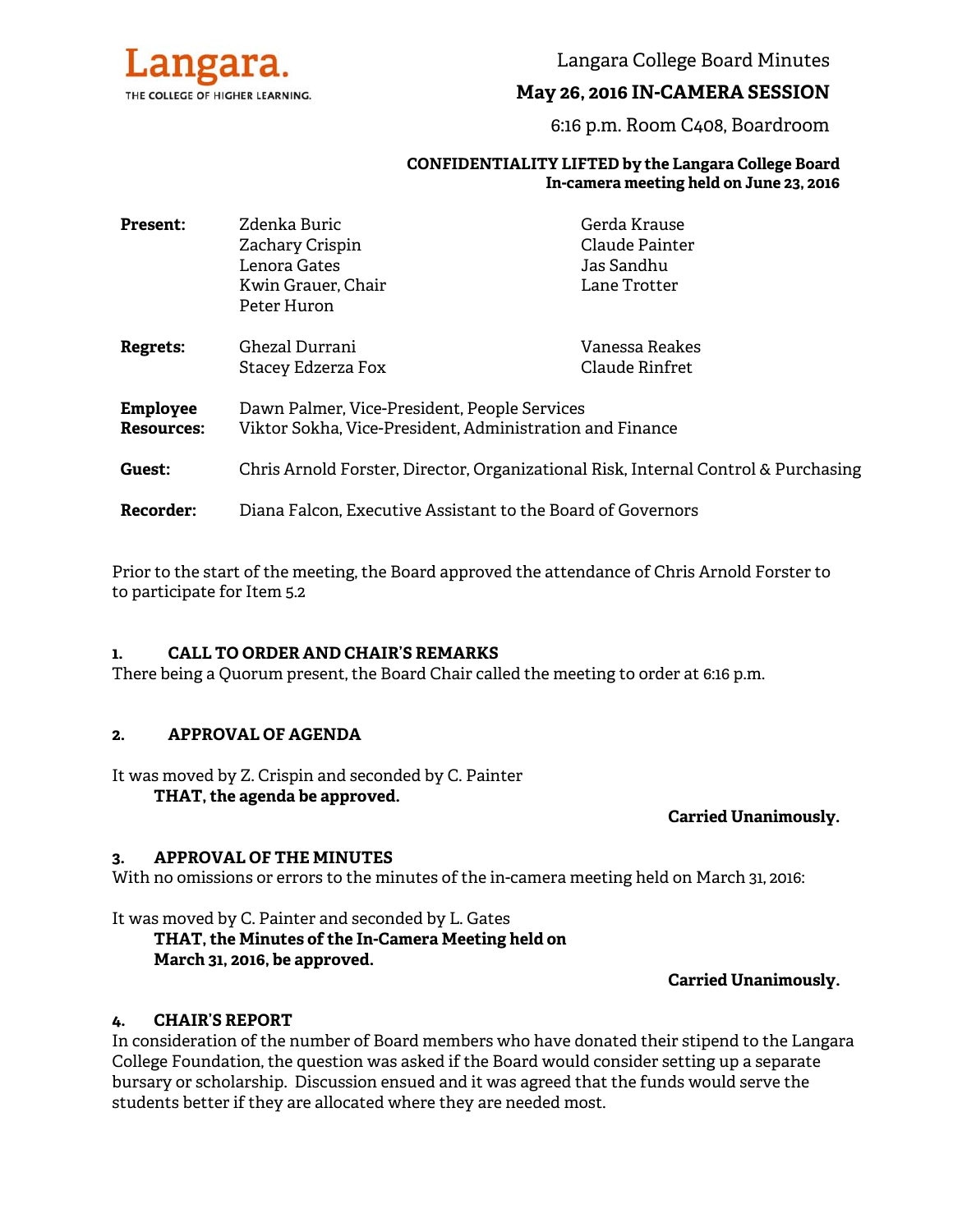## **5. COMMITTEE REPORTS, RECOMMENDATIONS AND APPROVALS**

## **5.1 Board Coordinating Committee**

### **a) Minutes of meeting held May 6, 2016**

K. Grauer presented the minutes of the Board Coordinating Committee meeting held May 6, 2016, attached to the agenda for information. He advised that in accordance with Board Resolution 310, the Committee met to review and approve the 2015-16 Public Sector Executive Compensation Report that was due to the PSEA by May 6, 2016. The report was approved and accurately represents all compensation whose base salary is \$125,000 or greater.

## **5.2 Audit and Finance Committee**

# **a) Minutes of Meeting held May 17, 2016**

K. Grauer highlighted the minutes of the Audit and Finance Committee meeting held on May 17, 2016, attached to the agenda for information. The Committee reviewed the KPMG GST Recovery Proposal and instructed management to move forward with the proposal. In response to a question if the auditors could provide examples of other institutions where they have been successful, it was noted that this was not possible due to confidentiality issues. The Board will be provided with regular updates.

## **b) Risk Register**

The Audit and Finance Committee reviewed the Risk Register attached to the agenda for information. K. Grauer highlighted an email sent to Board Members on May 23, 2016 where he reminded them of the governance role of the Board relative to the Risk Register. C. Arnold Forster highlighted the process in developing and building the risk register and advised that the college adopted the provincial framework for risk assessment. Discussion ensued on how to best present the risk register, without the considerable detail, so the Board is confident that the college is dealing with and management is evaluating the risks. It was agreed that an executive summary be drafted that identifies the top 10 risks and the actions that will be taken to address the risks, to be presented at a future Board meeting. It was noted that the detailed report could be made available to Board members if requested.

**ACTION: L. Trotter** 

It was moved by Z. Crispin and seconded by J. Lowe  **THAT, the 2016 Langara College Risk Register be accepted.** 

**Carried Unanimously.** 

# **6. FOR INFORMATION/DISCUSSION**

### **6.1 Board Representation on Langara College Foundation**

K. Grauer advised that Z. Buric will complete her six-year term on the College Board on July 31, 2016. She is also the College Board representative on the Langara College Foundation Board. The Foundation is seeking a new Board representative and Board Members were asked to advise K. Grauer of their interest. Z. Buric provided an overview of her role on the Langara College Foundation Board and offered to discuss this further with board members interested in serving in this capacity.

# **6.2 Strategic Innovation Funding**

V. Sokha expanded on the Federal Government's announcement of a national Strategic Innovation Fund where \$2B has been ear-marked for post-secondary. Based on the population, this amounts to \$300M for British Columbia with \$100M dedicated to Colleges. The College submitted applications for the new Centre for Creative Industries and Innovation building (formerly the Creative Arts building) at a cost of \$45M (with a \$10M contribution from the college), and a couple of smaller projects. If successful, there will be substantial work on Langara's part to